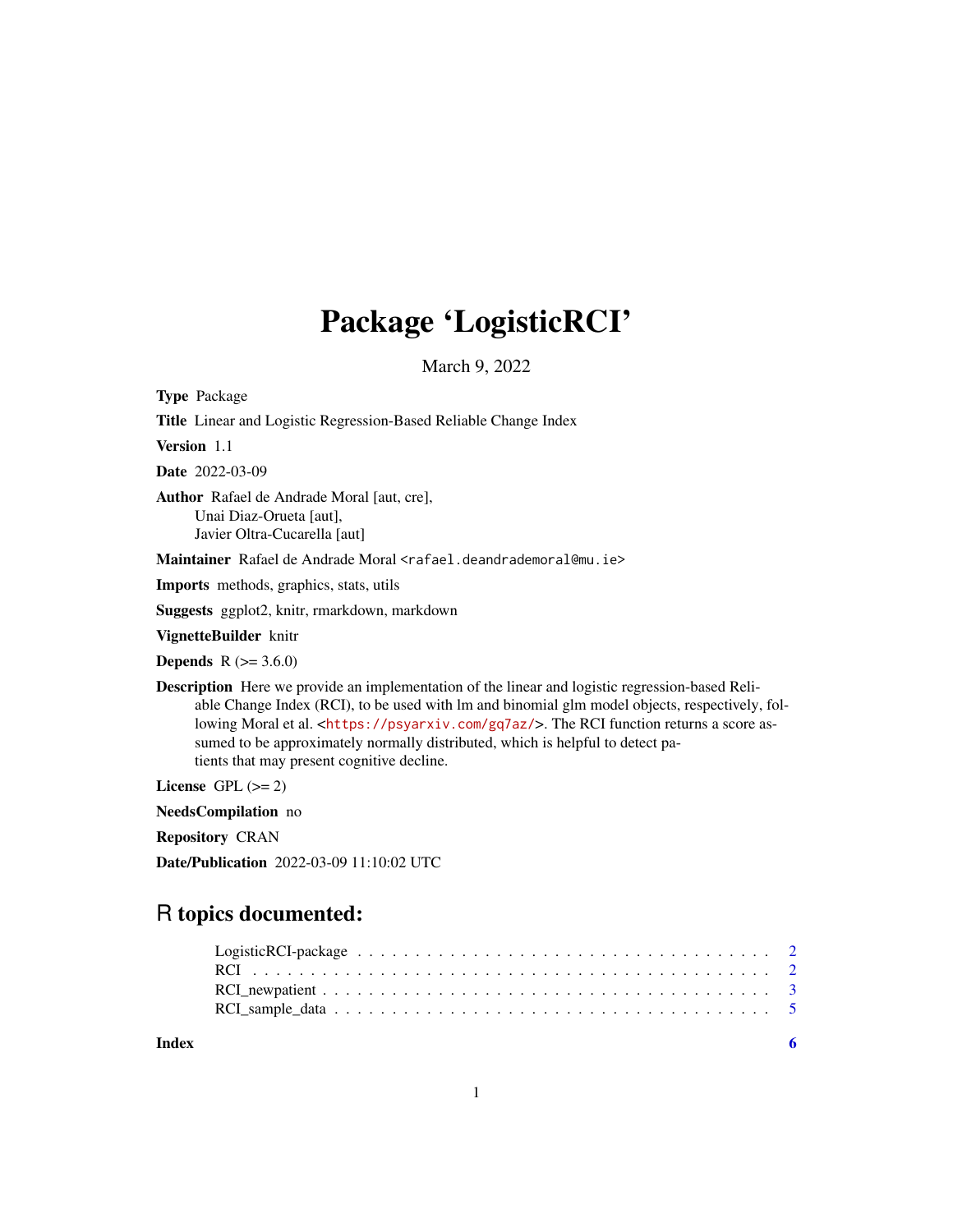<span id="page-1-0"></span>LogisticRCI-package *Linear and Logistic Regression-Based Reliable Change Index*

# Description

Here we provide an implementation of the linear and logistic regression-based Reliable Change Index (RCI), to be used with lm and binomial glm model objects, respectively, following Moral et al. <https://psyarxiv.com/gq7az/>. The RCI function returns a score assumed to be approximately normally distributed, which is helpful to detect patients that may present cognitive decline.

# Details

#### Linear and Logistic Regression-Based Reliable Change Index

Here we provide an implementation of the linear and logistic regression-based Reliable Change Index (RCI), to be used with lm and binomial glm model objects, respectively. The RCI function returns a score assumed to be approximately normally distributed, which is helpful to detect patients that may present cognitive decline.

#### Author(s)

Rafael de Andrade Moral [aut, cre], Unai Diaz-Orueta [aut], Javier Oltra-Cucarella [aut]

Maintainer: Rafael de Andrade Moral <rafael.deandrademoral@mu.ie>

# References

Moral, R.A., Diaz-Orueta, U., Oltra-Cucarella, J. (preprint) Logistic versus linear regression-based Reliable Change Index: implications for clinical studies with diverse sample sizes. DOI: 10.31234/osf.io/gq7az

#### See Also

**[RCI](#page-1-1)** 

<span id="page-1-1"></span>RCI *Calculate the Linear or Logistic Regression-Based Reliable Change Index (RCI)*

#### Description

This function calculates the RCI for lm and binomial glm objects.

#### Usage

RCI(model)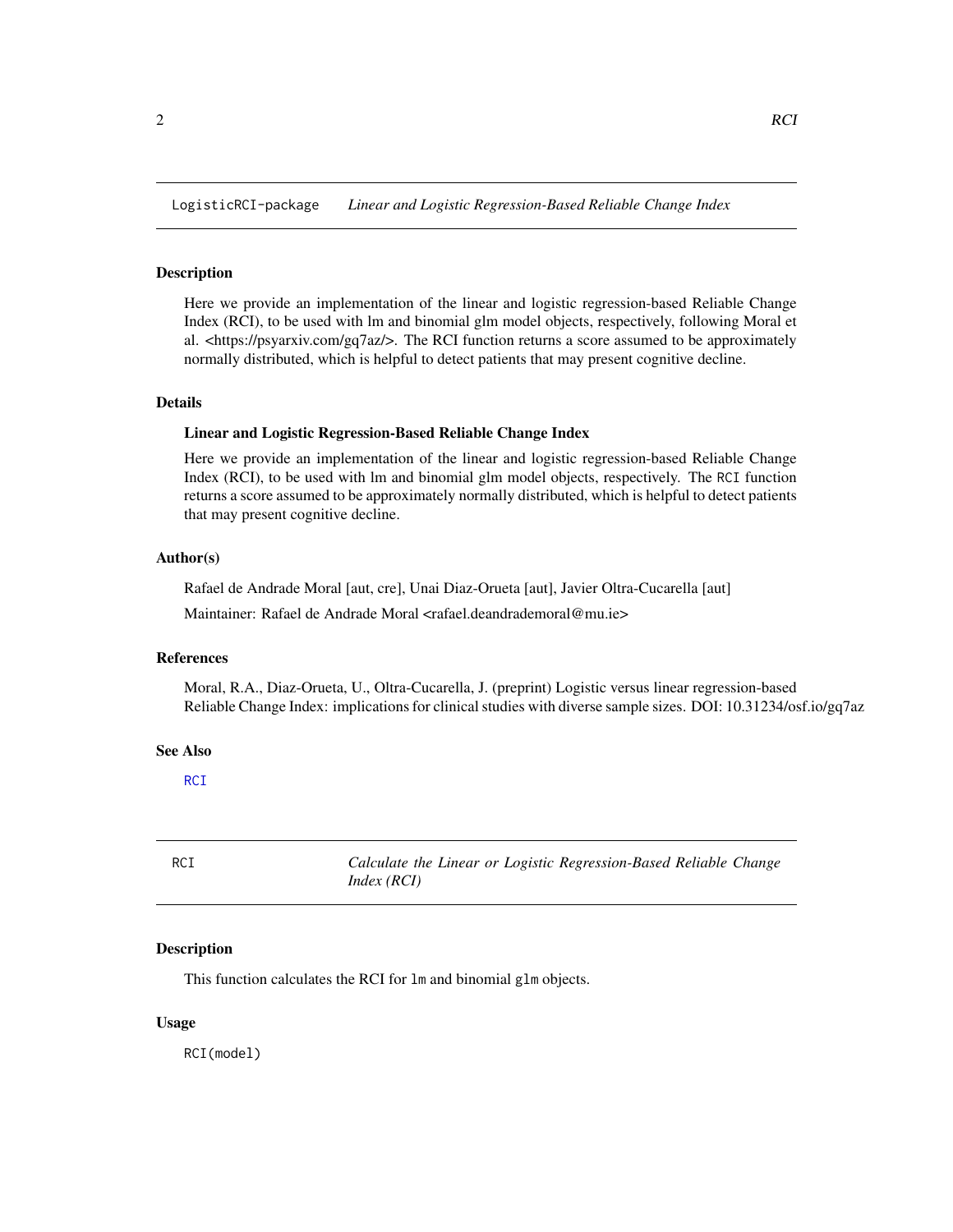#### <span id="page-2-0"></span>**Arguments**

model An lm or binomial glm object.

#### Details

This function takes a fitted model object as input and computes either the linear (for lm objects) or logistic (for binomial glm) regression-based reliable change index for each observation.

# Value

The function returns a numeric vector.

#### Author(s)

Rafael A. Moral, Unai Diaz-Orueta and Javier Oltra-Cucarella.

#### References

Moral, R.A., Diaz-Orueta, U., Oltra-Cucarella, J. (preprint) Logistic versus linear regression-based Reliable Change Index: implications for clinical studies with diverse sample sizes. DOI: 10.31234/osf.io/gq7az

#### Examples

```
data(RCI_sample_data)
linear_fit <- lm(score ~ baseline + age + gender + education,
                 data = RCI_sample_data)
logistic_fit <- glm(cbind(score, 15 - score) ~ baseline + age + gender + education,
                    family = binomial,
                    data = RCI_sample_data)
linear_RCI <- RCI(linear_fit)
logistic_RCI <- RCI(logistic_fit)
plot(linear_RCI, logistic_RCI)
```

| RCI_newpatient | Calculate the Linear or Logistic Regression-Based Reliable Change |
|----------------|-------------------------------------------------------------------|
|                | Index (RCI) for a New Patient Based on a Fitted Model             |

#### Description

This function calculates the RCI for a new patient based on a fitted 1m or binomial g1m model object.

#### Usage

RCI\_newpatient(model, new)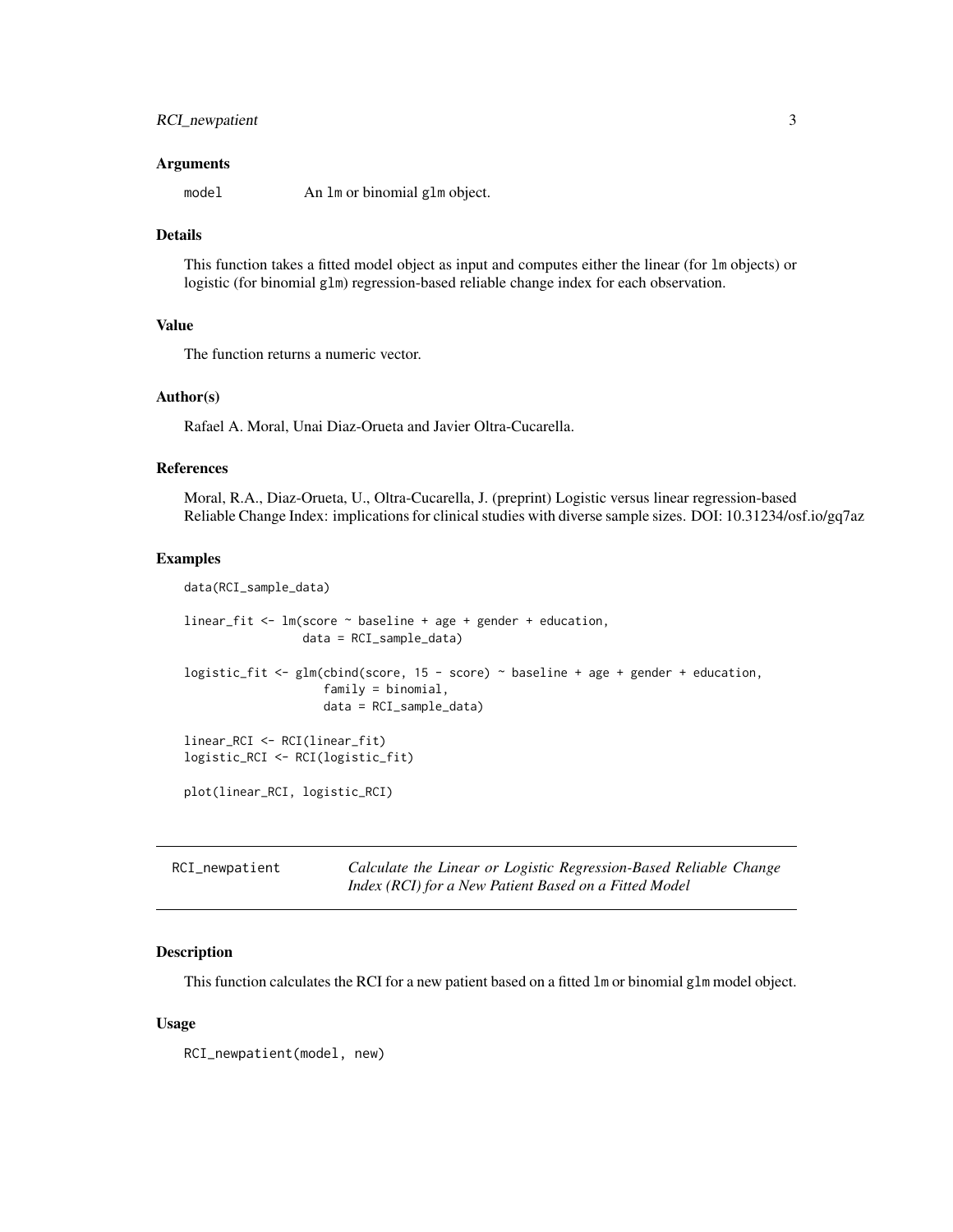#### Arguments

| model | An 1m or binomial g1m object.               |
|-------|---------------------------------------------|
| new   | A data frame with data for the new patient. |

# **Details**

This function takes a fitted model object and new patient data as input and computes either the linear (for lm objects) or logistic (for binomial glm) regression-based reliable change index. The names of the variables in the new patient data have to match the names of the predictors and response variable for the fitted model.

#### Value

The function returns a numeric vector.

#### Author(s)

Rafael A. Moral, Unai Diaz-Orueta and Javier Oltra-Cucarella.

#### References

Moral, R.A., Diaz-Orueta, U., Oltra-Cucarella, J. (preprint) Logistic versus linear regression-based Reliable Change Index: implications for clinical studies with diverse sample sizes. DOI: 10.31234/osf.io/gq7az

#### Examples

```
data(RCI_sample_data)
## fitting models to sample
linear_fit <- lm(score ~ baseline + age + gender + education,
                 data = RCI_sample_data)
logistic_fit <- glm(cbind(score, 15 - score) ~ baseline + age + gender + education,
                    family = binomial,
                    data = RCI_sample_data)
## new patient data
new_patient <- data.frame("age" = 68,
                          "gender" = "male",
                          "score" = 9,
                          "baseline" = 11,
                          "education" = 12)
## calculating RCI for new patient without refitting model
RCI_newpatient(model = linear_fit, new = new_patient)
RCI_newpatient(model = logistic_fit, new = new_patient)
```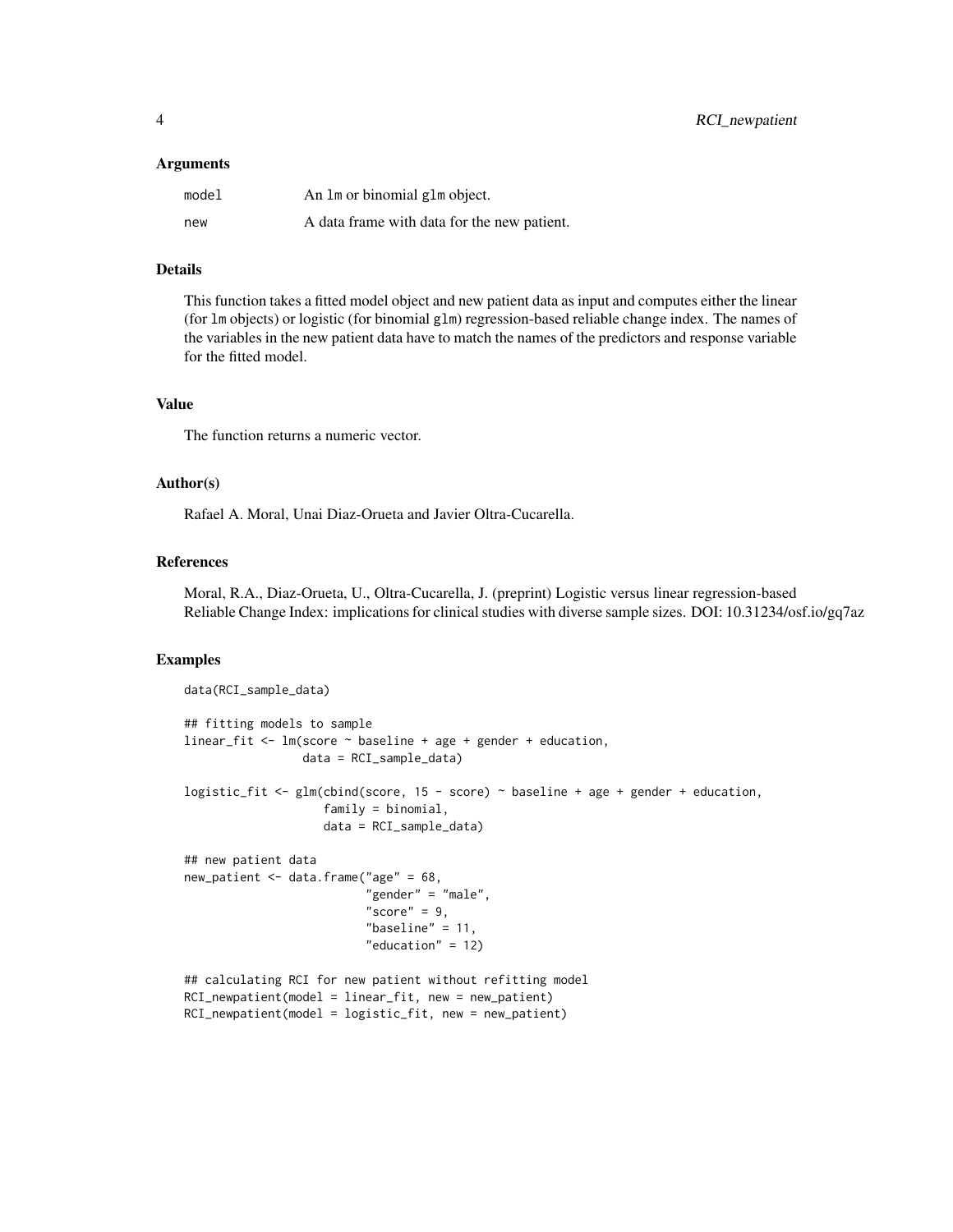<span id="page-4-0"></span>RCI\_sample\_data *Sample Data for RCI Calculation*

# Description

This dataset is a simulated sample of 100 patients from a study on cognitive decline.

# Usage

```
data("RCI_sample_data")
```
# Format

A data frame with 100 observations on the following 5 variables:

age The patient's age.

gender A factor with two levels: "male" or "female".

score The score obtained after 6 months.

baseline The score obtained at the start of the study.

education Number of years of education.

# Examples

data(RCI\_sample\_data)